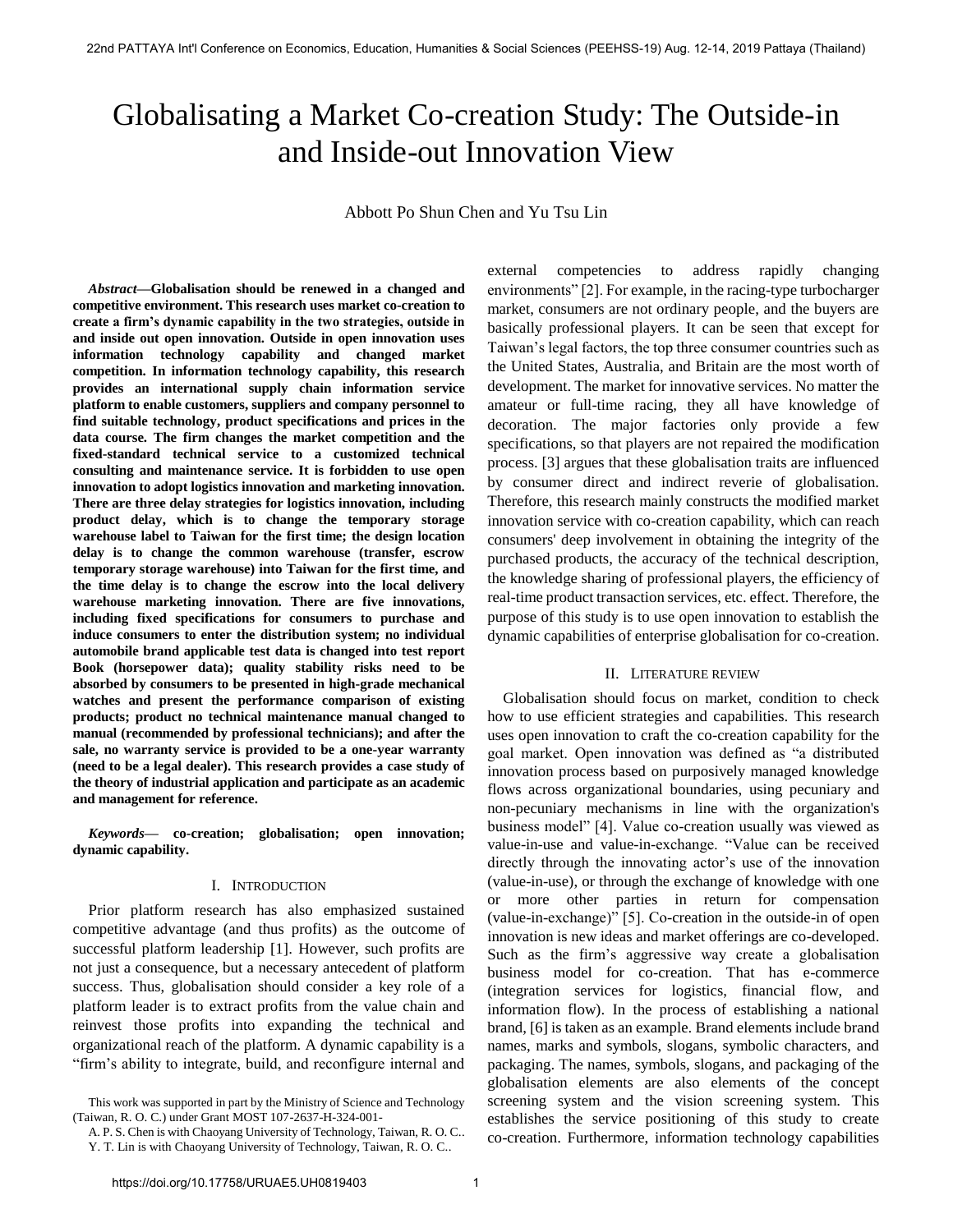include information technology and information sharing, with the unique potential to achieve both cost reduction and service improvement [7]. [8] regards information technology capabilities as a catalyst to avoid supply chain management failures. Integration is one of the most important topics in the logistics and supply chain management category [9]. Integration, like the virtual integration developed by Dell Computer Corporation, breaks the boundaries of traditional value chains and has become a new business model [10]. Integration in management or organizational science is not a new concept. For example, as early as the 1960s, [11] believed that to understand organizational structure, it is necessary to understand differentiation and integration. On the other hand, the strategy that companies can change the competitive environment is to expand alliance efficiency services. Successful companies do not increase their investment in information technology [9], and [12] also believes that the use of information acquisition, sharing, and information technology has become a weapon for companies to create competitive advantage. This study should focus on how to expand the innovative service content of the alliance in the channel competition system of the existing strategic alliance.

Inside-out open innovation uses a firm's resources to maintain and sustain a competitive advantage. Such as a firm use maintains a strategy to establish a globalisation service process and stabilize consumer perceived risk. [13] argue that consumers' perceptions of globalisation capabilities can be indirectly established through product-related attributes, product types, globalisation names, symbols and logos, advertising styles, prices, and pathways. This study should adopt a method of innovative globalisation of perceived service in the existing service process to establish consumer loyalty and attribution to. On the other hand, enterprises adopt a defensive strategy in which physical international logistics are homogeneous services. In order to reduce the market positioning of the case market, it is necessary to eliminate the existing physical international logistics to improve logistics and distribution services. As information technology capabilities can help logistics integration [14] and enhance the success of supply chain management [15], the adoption of information technology help expand logistics processes and promote effective management and integration, planning and coordination [16]. When this study focuses on the logistics service process to join the information technology energy, it can improve the quality of logistics services. Furthermore, information sharing is another important topic in information technology. Information sharing means that companies are willing to exchange various information to reduce uncertainty [16]. Information sharing can solve the problem of the Bullwhip Effect in the supply chain [17]. Integration is the center of logistics in the logistics and supply chain sectors [18] and is key to supply chain management [19].

In recent years, it has broken through the boundaries of the company and integrated into the entire supply chain with suppliers, customers and third-party logistics [20]. This study focuses on the establishment of delivery warehouses in local countries, which can further enhance the speed and efficiency of integrated services. [9] argue that information sharing is more important than information technology in the field of supply chain management, because no matter how good or perfect the supply chain is unless there is information sharing spirit or consensus among supply chain partners. The information system eventually leads to a failure in the supply chain agreement. Information sharing is the most common way for companies to enhance collaborative operations between supply chains. Therefore, to enhance the overall logistics service, suppliers, consumers and alliance manufacturers must participate in order to create effective and innovative logistics services. Furthermore, attributes directly related to the product, including user image, employees, senior executives, product spokespersons, etc.; indirectly related delusions include product names, product screenings, logos, advertisements, prices, and channels [13]. In-depth, globalisation capabilities can be sincerity, excitement, competence, sophistication, and rugged [21]. [22] argues that consumers choose globalisation that is similar to their own abilities, so the primary purpose of globalisation is to satisfy consumers' needs for social identity and self-expression [13]. For this research, the construction of co-creation is oriented towards the construction of globalisation capabilities, allowing consumers to find self-perceived globalisation. And [19]'s satisfaction theory that consumers' expectations are higher than actual performance, consumers are dissatisfied, and actual performance is higher than consumer expectations, then consumers are satisfied. According to the above table, this study aims to develop global globalisation management innovation services for players to enhance customer's satisfaction.

#### III. RESEARCH METHOD

How to use the design of the scientific system design method is very important? This study refers to the research of [23], mainly to establish the B2B marketing cooperation information platform system, according to the needs of enterprise interviews, including information confidentiality agreement signing, system construction and correction, Enterprise import barriers, interface bridge solutions and information security solutions for enterprise existing systems and e-commerce platforms. This study refers to the inter-enterprise synergy [24], including the highly uncertain phenomenon of technology and market, and the formation of clustering synergy. It is regarded as a kind of acquisition of technologically systematic linkage and clustering synergy innovation. More effective than the development alone. Through the technical cooperation foundation, enterprises have greater economic incentives and profits, and the platform transparency between joint supervision and cooperation can make the synergy have better mutual trust value. This study also uses the systematic development research methodology developed by [25] as the development step of this research system. The research process consists of the following five main steps: constructing a conceptual framework, developing a system architecture, analyzing and designing systems, building a prototype system, and observing and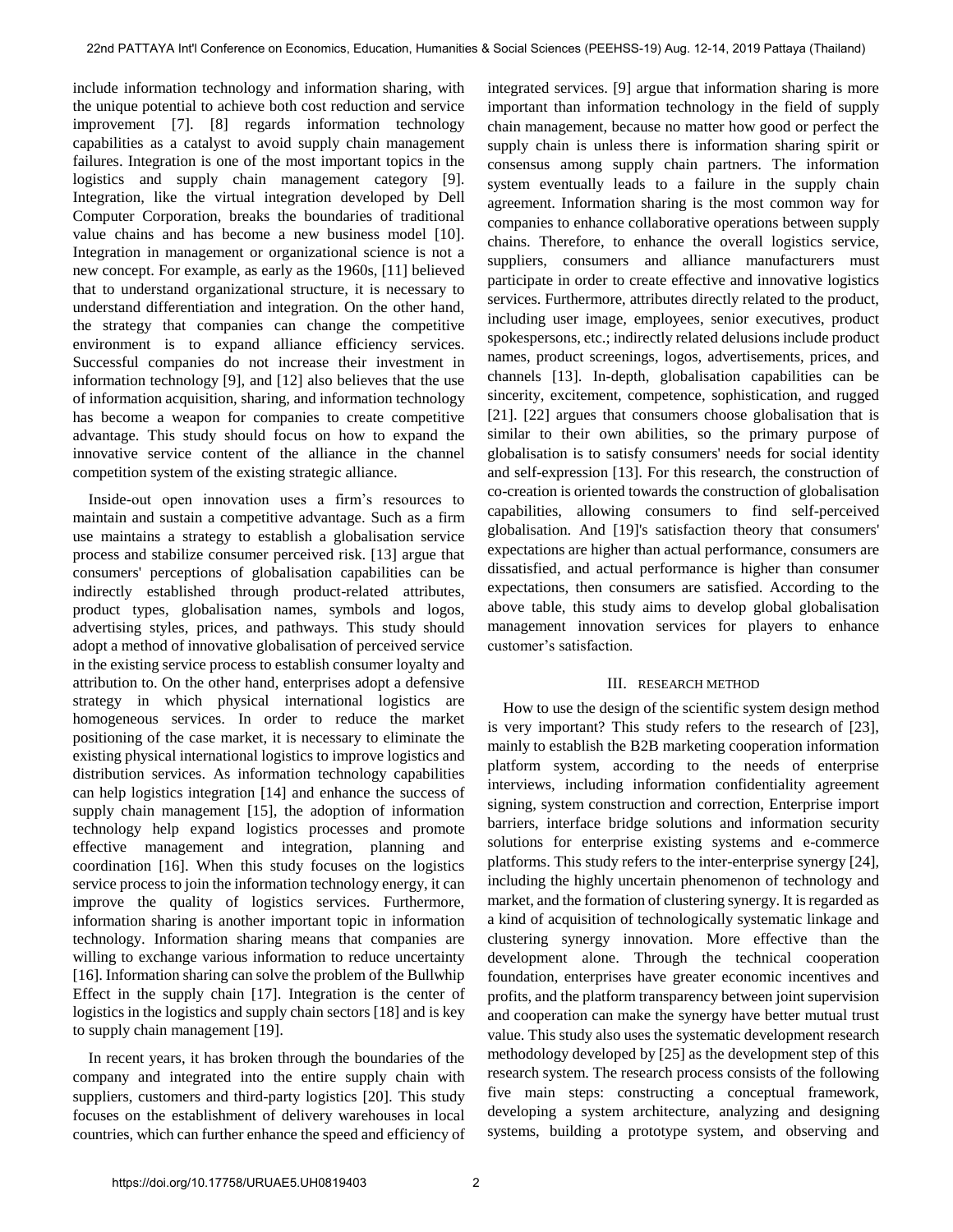evaluating systems. After the completion of the prototype system, the effectiveness of the system is observed and evaluated by the system content, system operation capacity limitation, and operational efficiency. To capture systemic risk, this study focuses on risk [26] and guidelines [27]. This study controls the complete measurement mechanism, software code detailed inspection and software version control and modification.

#### IV. RESULTS

Those results are as follows. The product projects include Turbo Charger, Rebuild kit TRK, Turbo Accessories, and Turbo Upgrading parts. The capacity is a daily average assembly capacity of 10 turbochargers. Product sales methods use personnel promotion, online promotion, exhibition promotion, and customer introduction. Sales locations and distributions include the United States, Australia, and the United Kingdom. Sales channels are based on various repair shops, car boutiques, auto parts stores, and the Internet. The main customers are now (short-term) in the United States, Australia, and the United Kingdom. In the middle of the future, Germany and France, and the long-term future are Japan, Italy, and Russia. Management team planning, the general manager is responsible for the company's overall operation and market globalisation development; deputy general manager is responsible for the company's product and service research and development and internal management; globalisation marketing group is responsible for physical store information collection, sales, and international financial transactions; IT group is responsible for the market network Information and communication collection, online sales and online international financial transactions; and logistics assembly group responsible for product component ordering, component assembly, component processing, packaging design, warehousing, customs declaration, import and export transportation, and goods to contact. The open innovation strategy is to hire local residents who are familiar with the local market to collect information and expand the store sales. Online information is used to provide value-added services to meet the immediate needs of amateurs and professional players. On the other hand, the local large, medium and small disk distributors are actively provided. Logistics systems and information services reduce operating costs and build online audio and video repair services to enhance the willingness to form alliances. At the same time, headquarters staff must focus on professional services for network information and logistics assembly, and finally integrate gold flow, logistics, and information. The flow establishes the depth of co-creation with this advantage. The research and development results of the intelligent information system platform of this research are shown in Figure 1.



Fig. 1 Intelligence Information System Platform for B2B E-Commerce.

## *A. The outside in open innovation crafting co-creation*  This strategy has two co-creation capabilities as follows.

1) *IT capability:* There are many "international supply chain integration platforms" or "online repair stations" in other industries, but most of them are in the stage of large-scale product service and there is no comprehensive supply chain integration, middle and lower integration. As well as the immediate maintenance service and instructions, this research commissioned the information company to re-engineer, and combined with IT technology and internal ERP system to develop a complete "supply chain integration platform" system. It is expected to improve the business processes in the supply chain on the basis of the resources sharing and assembly minimum of the members of the supply chain system. To maintain supply chain integration platform, the firm should increase operating income and enhance the image. Especially, the firm also better manage the emerging channels, connect upstream and downstream third-party manufacturers and customers, form a more stable partnership and increase customer repeat purchase rate.

*2) Changed competitive capability:* We usually see some industries to have many "international supply chain integration platforms" or "online repair stations", but most of them are in the stage of large-scale product service and they are not fully focused on the supply chain. For the case, operating a successful turbocharger component repair supply chain integration platform can not only increase the company's operating revenue and enhance the company's image, but also build up new channels, connect upstream and downstream partners and customers and form a new steady partnership. That provides the affiliates (small, medium and large) download service for the expansion of the alliance's benefits during the project. The online audio and video are used to present the turbo standard operating procedures for each vehicle type. The service can be used with the technical manual to more accurately position the repair parts or new products during the installation process to avoid damage caused by improper installation, thus reducing the cost of the after-sales service of the alliance industry. It can also be placed at the time of exhibiting.

#### *B. The inside out open innovation crafting co-creation*

This strategy also has two co-creation capabilities as follows.

1) *Logistics capability:* The traditional management is slowly replaced by the future digital economic management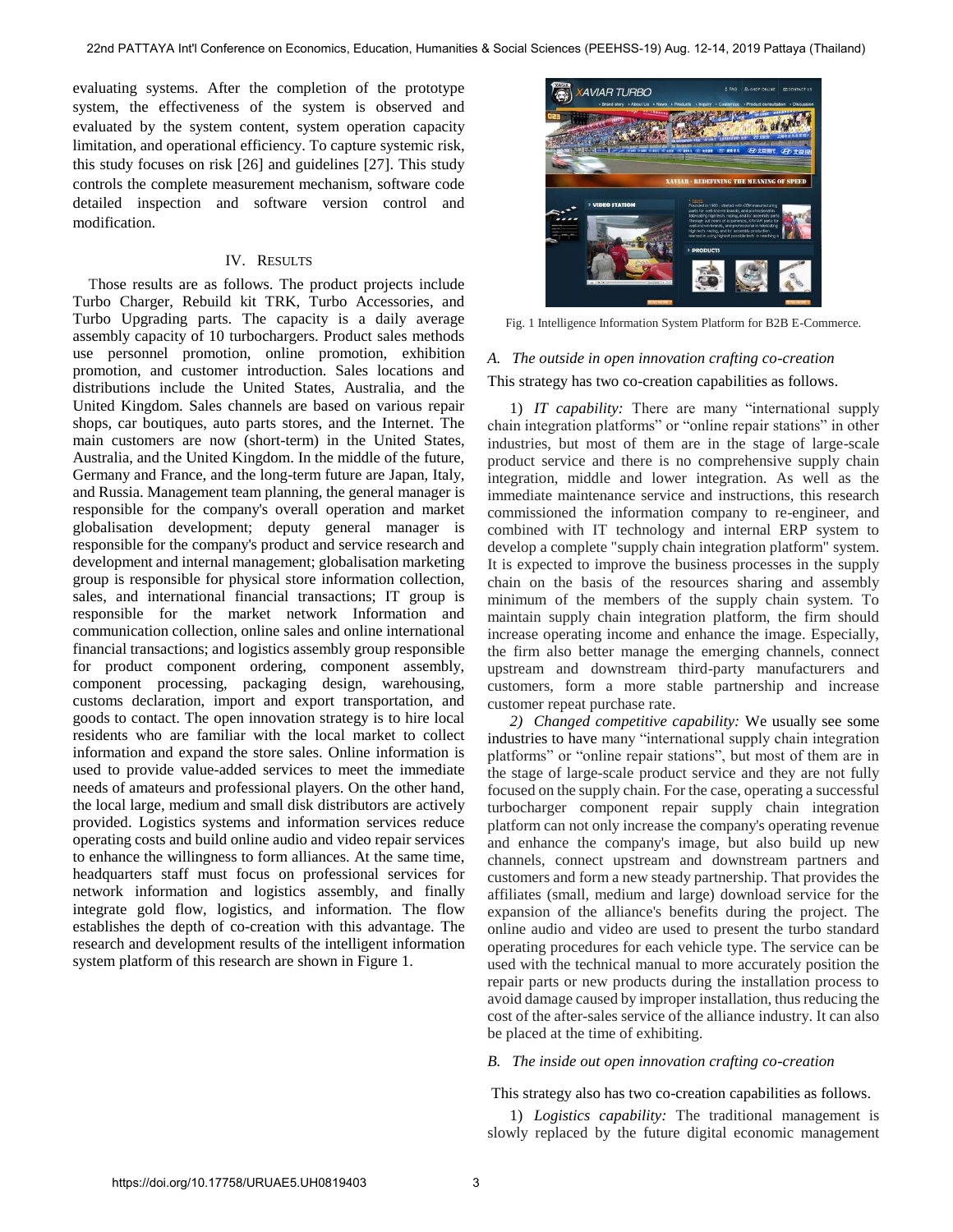model. Therefore, it is necessary to follow the trend of the times. It is necessary to develop the digital economic information in a timely manner and integrate the information of suppliers, customers, and cases to achieve instant service of information digits. Even if the information brings a lot of conveniences, it still takes the passive waiting for the business model of the order, which is the bottleneck that needs to be broken now. In order to improve the service efficiency, the case reserves in Taiwan reserve (sub-warehouse), the delivery warehouse is the main. The warehouse provides the arrival service within the next day. The provision of this service leads to the change of the co-opetition model. The initial local small-cap and mid-discussion of globalisation is the main strategic alliance partner. The market and the case show a competitive relationship. Through the change of logistics mode, the cost of time can be reduced and the perfect location service can be provided, and the service target can cover small, medium and large local markets. The detailed practices include the stock of stocks in the warehouse (sub-repository), the warehouse as the main warehouse, and the delivery service for the next day. The integration of information on suppliers, customers, and cases achieve instant service of information digits such as order progress. Customers instant inquiry orders Progress and check the quality inspection progress in real time. Finally, those can check the shipment.

2) *Marketing capability:* The technical maintenance materials built in this the study is based on Taiwan-made turbochargers, and the data is subdivided into components, single products, maintenance kits, and peripheral accessories, etc., to provide custom-made single-product customized services. Taiwan's manufacturing level and complete supply chain system can meet the quality requirements of foreign customers (Taiwan does not have its own globalisation, the OEM is mainly based in Japan), so the plan expands the service content and provides customers with complete services.

## V. CONCLUSIONS AND RECOMMENDATIONS

## *A. Conclusions*

Globalisation ability is aware technology process services, logistics, and distribution innovation services, expansion of alliance efficiency services and innovative gold flow, logistics, information flow technology integration applications. In particular, the new foreign service bases have established two delivery warehouses in the the United States and Australia, so that products can be sent to consumers and suppliers in time to meet the rapid response of customers. The globalisation image is designed to be a globalisation image (including color DM, color strips, color stickers, posters, and warranty manuals), presented on the business intelligence system, and used in real-time DM, catalog, sales manual (Sales Key) update to implement. The co-creation capability uses a smart information system platform and is presented in an e-commerce platform service. That provides a business intelligence system for e-commerce service mechanisms, including functions such as cash flow, logistics, and information flow, and uses membership to differentiate users and establish an online information security service mechanism. The Turbo Service Technical Library Service provides a turbocharger product database and

audio and video operation manuals, enabling consumers and suppliers to query and obtain the required technical data.

 Therefore, the overall benefits of the case include the development of network services to materialize the energy production service value; establish co-creation marketing globally, establish a globalisation loyal community, establish product differentiation positioning and segment market demand. The impact on domestic industry development and its relevance increases the value of industrial export output, enhance Taiwan's important position and the image in the global Turbocharger market, direct contact with consumers facilitate future product design and development, intelligent information system technology and community can be unlimited Extended use. Other social contributions include helping to collaborate with academics through the Institute; giving lectures at universities and colleges to spread co-creation global business know-how; establishing a global the marketing process for Taiwan's turbocharger globalisation business, spreading Taiwan's globalisation localization for service quality.

## *B. Recommendations*

1) *Creating IT capability:* Turbocharger industry trend analysis. Since the development of the existing turbocharger market continues to rapidly develop a highly profitable market. The research team has only practical experience, and the business analysis of the trend development still needs to be improved. The globalisation capability uses the combination of e-commerce theory and practice. This research focuses on co-creation capabilities, with e-commerce as the main development direction. The combination of existing favorable theories and practices still needs to be improved by database planning and building capabilities. The research and development personnel of this research have a background in information management. The establishment of the database still needs to be improved. It was built with the energy of the database to avoid the potential risks arising from the application of this information technology. Information technology application capabilities built by the global information platform. This research needs to establish an English-language global business intelligence system. The compatibility of the globalisation ability style and related information technology conditions is still to be improved by the R&D personnel. This research needs to establish an English-language global business intelligence system. The compatibility of the globalisation ability style and related information technology conditions is still to be improved by the R&D personnel. The case should establish independent IT capabilities.

## *1) Globalisation environment and changing*

At the low point of the boom cycle, the turbocharger market continues to develop. This study adjusts the focus and direction of future operations through industry trend analysis to avoid the impact of this risk. Industrial technology is environmentally friendly. Due to the global emphasis on the risk of global warming, the products require environmental protection specifications and are increasing. This study grasps the demand for environmental protection technical specifications in the target market. It also requires Taiwan's co-creation to cooperate with the manufacturer to upgrade this technology to avoid this risk. Impact. Internal risk, personnel maintenance capabilities. Most of the R&D personnel are new to the industry, and they still have a cognitive gap in industrial services. The case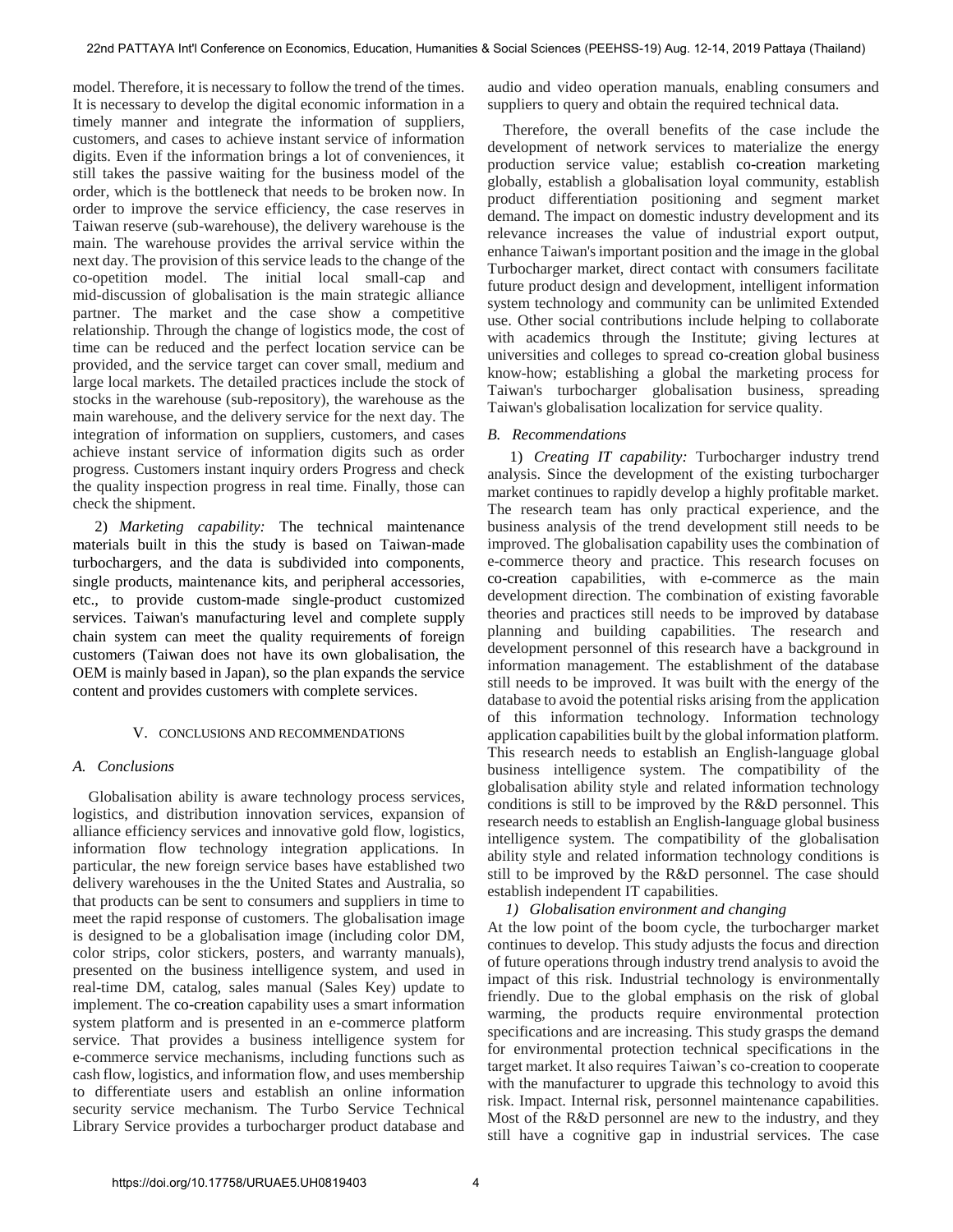continues to educate all personnel and improve globalisation maintenance ability. In particular, this research directly establishes research and development energy and systems and more effectively avoids this lack of capacity. In addition, the professional competence of personnel is also very important. The case staff is all graduated from the university. If there is a foundation for professional competence, how can people be able to develop their IT applications in professional affairs? In the future, ICT information communication technology is combined with global development. The globalisation capability R&D energy is one of the most important trends in the existing Turbocharger market. Shortly after the case was launched, in addition to the application of the Ministry of Economics Entrepreneurship Consulting and the Youth Banking Entrepreneurship Loan subsidy to allow the initial results of the operation, it is urgent to construct the co-creation capacity. Innovative service research and development can make the business and strategic alliances have a close integration and create export value. In particular, R&D personnel has the professional ability and creativity of university graduation. In the same scope of age and ability and consumers, it is more conducive to providing innovative ideas. This research provides sufficient research and development energy to meet the market need.

#### ACKNOWLEDGMENT

The author thanks the editors and anonymous reviewers. This research was supported by grants from the Ministry of Science and Technology, Taiwan, R. O. C. (MOST 107-2637-H-324-001-, Co-Creating B2B Marketing and Values: Inter-firms Craft Business Intelligence System; 108-2745-8-324-001-, Applying intelligence commerce crafts the business model of Taiwan agriculture optimization and revitalization)

#### **REFERENCES**

[1] [H. Chesbrough, W. Vanhaverbeke, and J. West,](https://doi.org/10.1093/acprof:oso/9780199682461.001.0001) *New Frontiers in Open Innovation*[. Oup Oxford, 2014.](https://doi.org/10.1093/acprof:oso/9780199682461.001.0001)

https://doi.org/10.1093/acprof:oso/9780199682461.001.0001

[2] D. J. Teece, G. Pisano, and A. Shuen. (1997). Dynamic capabilities and strategic management. *[Strategic Management Journal](https://doi.org/10.1002/(SICI)1097-0266(199708)18:7%3c509::AID-SMJ882%3e3.0.CO;2-Z)*.187(18). pp. [509–533.](https://doi.org/10.1002/(SICI)1097-0266(199708)18:7%3c509::AID-SMJ882%3e3.0.CO;2-Z) 

https://doi.org/10.1002/(SICI)1097-0266(199708)18:7<509::AID-SMJ8 82>3.0.CO;2-Z

- [3] J. T. Plummer, *Brand personality: A Strategic Concept for Multinational Advertising*. NY: Young and Rubicam, 1985.
- [4] [H. Chesbrough, and M. Bogers, "Clarifying an Emerging Paradigm for](https://doi.org/10.1093/acprof:oso/9780199682461.003.0001)  Understanding Innovation," in *[New Frontiers in Open Innovation](https://doi.org/10.1093/acprof:oso/9780199682461.003.0001)*, H. [Chesbrough, W. Vanhaverbeke and J. West, Eds.. Oxford, UK: Oxford](https://doi.org/10.1093/acprof:oso/9780199682461.003.0001)  [University Press: 3-28, 2014.](https://doi.org/10.1093/acprof:oso/9780199682461.003.0001)

https://doi.org/10.1093/acprof:oso/9780199682461.003.0001

H. Chesbrough, C. Lettl, and T. Ritter. (2018). Value creation and value capture in open innovation. *[Journal of Product Innovation Management](https://doi.org/10.1111/jpim.12471)*. [35\(6\). pp. 930-938.](https://doi.org/10.1111/jpim.12471) 

https://doi.org/10.1111/jpim.12471

- [6] Keller, K. L. (1998). *Strategic brand management: Building, measuring and managing brand equity*. NY: Prentice Hall.
- [7] [D. J. Closs, T. J. Goldsby, and S. R. Clinton. \(1997\).](https://doi.org/10.1108/09600039710162259) *Information [technology influences on world class logistics capability](https://doi.org/10.1108/09600039710162259)*. *International [Journal of Physical Distribution & Logistics](https://doi.org/10.1108/09600039710162259)*. 27(1). pp. 4-17. https://doi.org/10.1108/09600039710162259
- [8] [R. Burgess. \(1998\). Avoiding supply chain management failure: Lessons](https://doi.org/10.1108/09574099810805717)  [from business process re-engineering.](https://doi.org/10.1108/09574099810805717) *International Journal of Logistics Management.* [9\(1\). pp. 15-23.](https://doi.org/10.1108/09574099810805717)  https://doi.org/10.1108/09574099810805717
- [9] D. J. Bowersox, D. J., Closs, and T. P. Stank, *21st Century Logistics: Making Supply Chain Integration a Reality*, Oak Book, IL: Council of Logistics Management, 1999.
- [10] J. Magretta. (1988). The power of virtual integration: An interview with Dell computer´s Michael Dell. *Harvard Business Review*. 76(2). pp. 72-84.
- [11] P. R. Lawrence, and J. W. Lorsch, *Organisation and Environment: Managing Differentiation and Integration*, Homewood: Irwin, 1967.
- [12] [J. Jr. L. Kent. \(1996\). Leverage2: interfunctional co-ordination between](https://doi.org/10.1108/09600039610128276)  [logistics and information technology.](https://doi.org/10.1108/09600039610128276) *International Journal of Physical [Distribution & Logistics Management](https://doi.org/10.1108/09600039610128276)*. 26(8). pp. 63-78. https://doi.org/10.1108/09600039610128276
- [13] R. Batra, D. R. Lehmann, and D. Singh, *Brand Equity and Advertising. Hillsdale*, NJ: Lawrence Erlbaum Associates, 1993.
- [14] L. R. Williams, A. Nibbs, D. Irby, and T. Finley. (1997). Logistics integration: The effect of information technology, team composition, and corporate competitive positioning. *Journal of Business Logistics*. 18(2). pp. 31-41.
- [15] S. Chopra, S. and P. Meindl, *Supply Chain Management: Strategy, Planning, and Operation*, NJ: Upper Saddle River. Prentice-Hall, 2001.
- [16] Michigan State University Global Logistics Research Team, *World Class Logistics: The Challenge Of Managing Continuous Change*, Oak Brook, IL: Council Of Logistics Management, 1995.
- [17] D. Simchi-Levi, P. Kaminsky, and E. Simchi-Levi, *Designing and Managing the Supply Chain: Concepts, Strategies, and Case Studies*, Singapore: Irwin Mcgraw-Hill, 2000.
- [18] G. Chow, T. D. Heaver, and L. E. Henriksson. (1995). Strategy, structure and performance: A framework for logistics research. *Logistics and Transportation Review*. 31(4). pp. 285-303.
- [19] R. K. Oliver and M. D. Webber, "Supply-Chain Management: Logistics Catches up with Strategy," in *Logistics: the Strategic Issues*, edited by Christopher, M. London: Chapman & Hall, 1992.
- [20] D. Power (2005). Supply chain management integration and [implementation: A literature review.](https://doi.org/10.1108/13598540510612721) *Supply Chain Management: An [International Journal](https://doi.org/10.1108/13598540510612721)*. 10(4). pp. 252-163. https://doi.org/10.1108/13598540510612721
- [21] [J. L. Aaker. \(1997\). Dimensions of brand personality.](https://doi.org/10.1177/002224379703400304) *Journal of Marketing Research*[. 34\(3\). pp. 347-356.](https://doi.org/10.1177/002224379703400304)  https://doi.org/10.1177/002224379703400304
- [22] R. D. Blackwell, P. W. Miniard and J. F. Engel, *Consumer Behavior*. NY: McGraw-Hill, 2006.
- [23] P. S. Chen, and P. C. Huang. (2017). Integrated marketing communication: Use information technology connects three dyad relationships. *International Journal of Applied Business and Economic Research*. 15(20). pp. 87-99.
- [24] C. DeBresson and F. Amesse. (1991). Networks of innovators: A review [and introduction to the issue.](https://doi.org/10.1016/0048-7333(91)90063-V) *Research policy*. 20(5). pp. 363-379. https://doi.org/10.1016/0048-7333(91)90063-V
- [25] J.F.Jr Nunamaker, M. Chen, and T. D. M. Purdin. (1990). Systems [Development in Information Systems Research.](https://doi.org/10.1080/07421222.1990.11517898) *Journal of Management [Information Systems](https://doi.org/10.1080/07421222.1990.11517898)*. 7(3). pp. 89-106. https://doi.org/10.1080/07421222.1990.11517898
- [26] [E. Charani, E. Castro-Sanchez, L. Moore, and A. Holmes. \(2014\). Do](https://doi.org/10.1186/1741-7015-12-29)  [smartphone applications in healthcare require a governance and legal](https://doi.org/10.1186/1741-7015-12-29)  [framework? It depends on the application!](https://doi.org/10.1186/1741-7015-12-29) *BMC Med*.12. p.29. https://doi.org/10.1186/1741-7015-12-29
- [27] [R. Ross, M. Mcevilley and J. C. Oren,](https://doi.org/10.6028/NIST.SP.800-160) *Systems Security Engineering: [Considerations for a Multidisciplinary Approach in the Engineering of](https://doi.org/10.6028/NIST.SP.800-160)  Trustworthy Secure Systems.* [U.S. Department of Commerce, National](https://doi.org/10.6028/NIST.SP.800-160)  [Institute of Standards and Technology, NIST Special Publication \(SP\)](https://doi.org/10.6028/NIST.SP.800-160)  [800-160, 2016.](https://doi.org/10.6028/NIST.SP.800-160)

https://doi.org/10.6028/NIST.SP.800-160